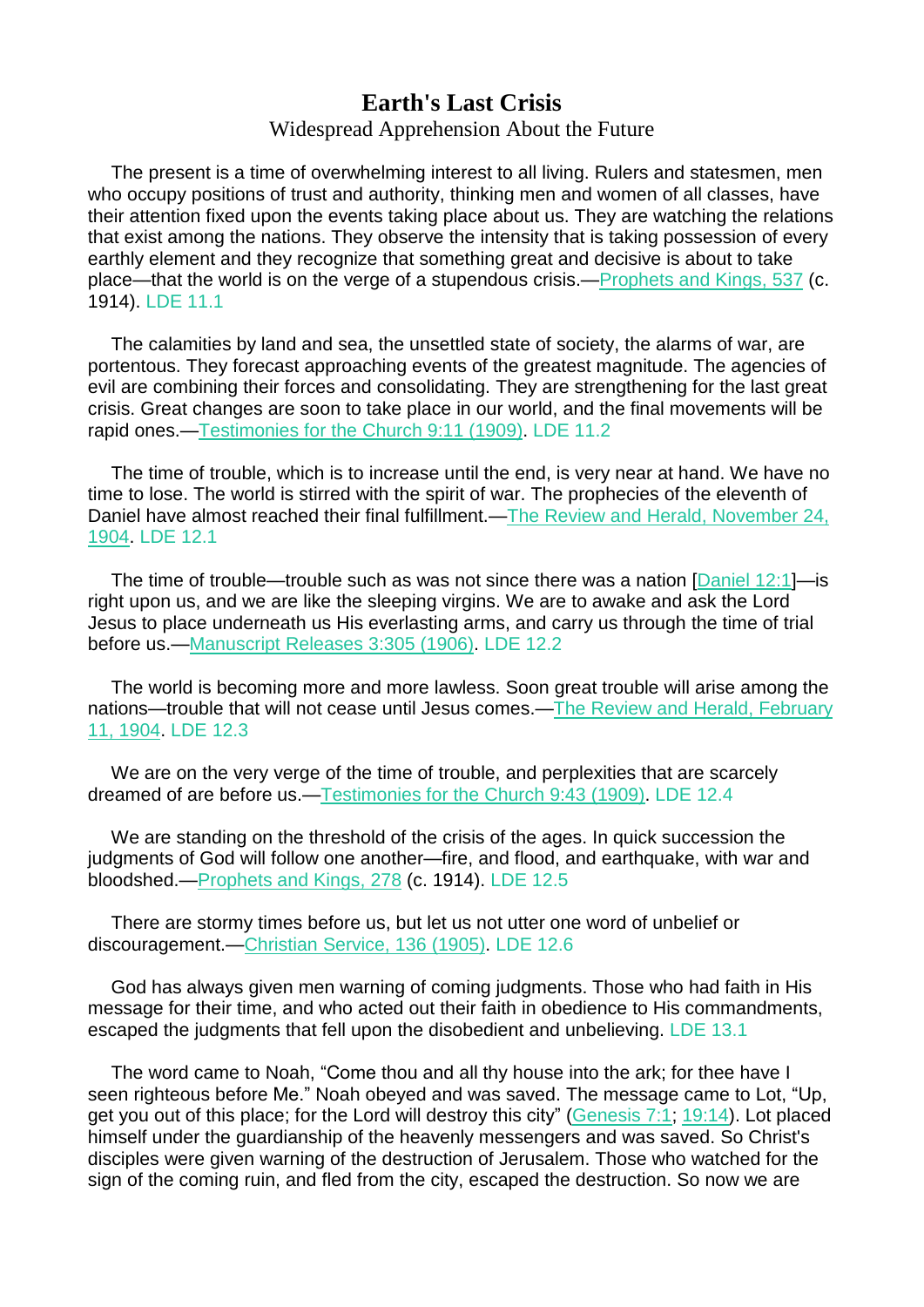given warning of Christ's second coming and of the destruction to fall upon the world. Those who heed the warning will be saved.—The Desire of Ages, 634 [\(1898\).](https://m.egwwritings.org/en/book/130.3115#3115) LDE 13.2

Before His crucifixion the Saviour explained to His disciples that He was to be put to death and to rise again from the tomb, and angels were present to impress His words on minds and hearts. [See Mark [8:31,](https://m.egwwritings.org/en/book/1965.50071#50071) 32; [9:31;](https://m.egwwritings.org/en/book/1965.50148#50148) [10:32-34.](https://m.egwwritings.org/en/book/1965.50251#50251)] But the disciples were looking for temporal deliverance from the Roman yoke, and they could not tolerate the thought that He in whom all their hopes centered should suffer an ignominious death. The words which they needed to remember were banished from their minds, and when the time of trial came it found them unprepared. The death of Jesus as fully destroyed their hopes as if He had not forewarned them. LDE 13.3

So in the prophecies the future is opened before us as plainly as it was opened to the disciples by the words of Christ. The events connected with the close of probation and the work of preparation for the time of trouble, are clearly presented. But multitudes have no more understanding of these important truths than if they had never been revealed.[—The](https://m.egwwritings.org/en/book/132.2685#2685) Great [Controversy,](https://m.egwwritings.org/en/book/132.2685#2685) 594 (1911). LDE 14.1

I then saw the third angel [\[Revelation](https://m.egwwritings.org/en/book/1965.63120#63120) 14:9-11]. Said my accompanying angel, "Fearful is his work. Awful is his mission. He is the angel that is to select the wheat from the tares and seal, or bind, the wheat for the heavenly garner. These things should engross the whole mind, the whole attention."-Early [Writings,](https://m.egwwritings.org/en/book/28.682#682) 118 (1854). LDE 14.2

We shall have to stand before magistrates to answer for our allegiance to the law of God, to make known the reasons of our faith. And the youth should understand these things. LDE 14.3

They should know the things that will come to pass before the closing up of the world's history. These things concern our eternal welfare, and teachers and students should give more attention to them.[—Testimonies](https://m.egwwritings.org/en/book/118.722#722) for the Church 6:128, 129 (1900). LDE 14.4

We should study the great waymarks that point out the times in which we are living.— [Manuscript](https://m.egwwritings.org/en/book/57.805#805) Releases 4:163 (1895). LDE 14.5

Those who place themselves under God's control, to be led and guided by Him, will catch the steady tread of the events ordained by Him to take place.[—Testimonies](https://m.egwwritings.org/en/book/117.63#63) for the [Church](https://m.egwwritings.org/en/book/117.63#63) 7:14 (1902). LDE 15.1

We are to see in history the fulfillment of prophecy, to study the workings of Providence in the great reformatory movements, and to understand the progress of events in the marshaling of the nations for the final conflict of the great controversy.[—Testimonies](https://m.egwwritings.org/en/book/112.1856#1856) for the [Church](https://m.egwwritings.org/en/book/112.1856#1856) 8:307 (1904). LDE 15.2

There is need of a much closer study of the Word of God; especially should Daniel and the Revelation have attention as never before.... The light that Daniel received from God was given especially for these last days.[—Testimonies](https://m.egwwritings.org/en/book/123.3010#3010) to Ministers and Gospel Workers, 112, 113 [\(1896\).](https://m.egwwritings.org/en/book/123.3010#3010) LDE 15.3

Let us read and study the twelfth chapter of Daniel. It is a warning that we shall all need to understand before the time of the end.[—Manuscript](https://m.egwwritings.org/en/book/55.1136#1136) Releases 15:228 (1903). LDE 15.4